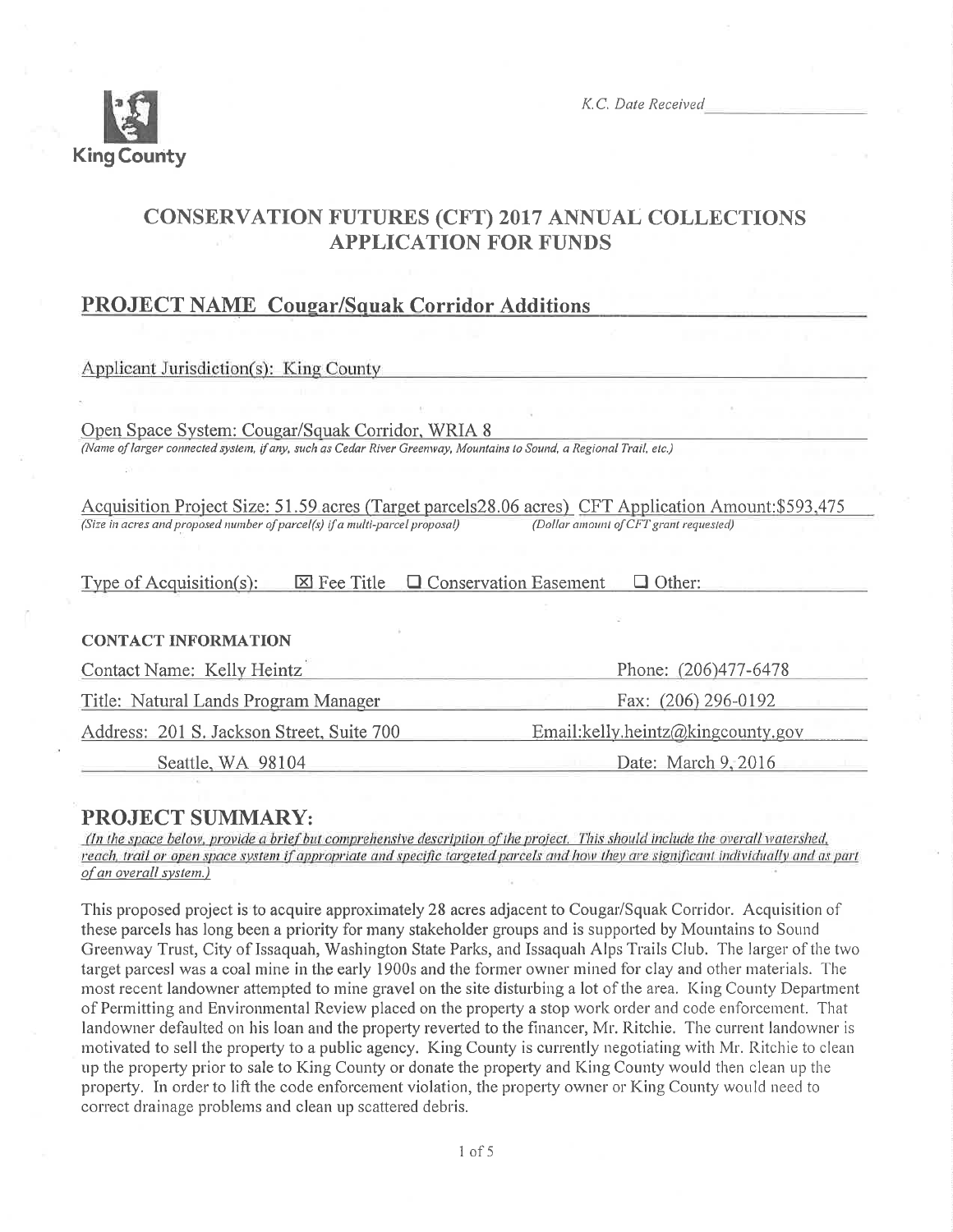The smaller of the priority parcels is a neighboring property with a willing seller. The property has a house that King County would demolish if able to acquire the property. Both priority parcels contribute to the long-term vision of providing a contiguous corridor of protected public lands and open space between Cougar Mountain Regional Wildland Park and Squak Mountain State Park,

# 1. OPEN SPACE RESOURCES

Please review the attached evaluation criteria. For the proposed acquisition parcel(s), please mark those criteria that apply and thoroughly, yet succinctly, describe in the space below how the proposed acquisition satisfies each marked criteria. Please clearly describe how these criteria might be met at a landscape level, and how they apply to individual parcels. If restoration is part of the plan, please briefly describe the current condition and the hoped for restored condition that is the goal of the acquisition.

- $\boxtimes$  A. Wildlife habitat or rare plant reserve  $\Box$  E. Historic/cultural resources  $\Box$  E. Urban passive-use natural and aquatic resources  $\Box$  F. Urban passive-use natural
- 
- 

 $\Box$  F. Urban passive-use natural area/greenbelt

- E C. Scenic resources El G. Park/open spaae or natural corridor addition
- $\Box$  D. Community separator  $\boxtimes$  H. Passive recreation opportunity/unmet needs

#### Wildlife habitat

This project and priority parcels are expected to host species such as deer, black bear, cougar, bobcat, pileated woodpecker, owls, and other small wildlife species. The contiguity of this forest with the adjacent preserved corridors of land adds significant importance to these stands. The King County Wildlife Habitat Network is mapped through Cougar/Squak Corridor. These acquisitions increase the amount of permanently protected open space, broaden the corridor width for wildlife movements, and decrease potential habitat fragmentation. The target parcel contains mixed species forest stands.

#### Salmon habitat and aquatic resources

Both of the priority parcels drain into fish streams; one to May Creek arid the other to Tibbetts Creek. Coho spawning and rearing is mapped in May Creek through river mile 8 (which includes the stretch of the creek along SR 900 at the site; StreamNet database). The Harris Mine site drains to Tibbetts Creek which is mapped showing rearing and migration habitat for Coho.

#### Scenic resources

This project is part of the viewshed along SR 900, and is visible from Cougar Mountain Regional Wildland Park to the west, and visible from Squak Mountain State Park to the east. Removing forest cover from the slopes above SR 900 would have significant visual impact on the view from the road towards Squak Mountain, and on the view from neighboring hiking trails at Cougar and Squak.

#### Park/open space or natural corridor addition

The proposed acquisitions build on a large protected corridor of land: 3,200 acres at Cougar Mountain, an adjacent 730 acres at Cougar/Squak Corridor, 1581 acres at Squak Mountain State Park, 266 acres at Squak-Tiger Corridor, leading east to the 14,000 acre Tiger Mountain Forest complex, the Raging River State Forest and the Cedar River Watershed. These parcels offer opportunity to increase passive recreation trails and expand liiking opportunities throughout Cougar-Squak Corridor.

#### Passive recreation opportunity/unmet needs

This project provides opportunities for additional public access to Cougar/Squak Corridor. There is not enough parking for recreation in the area and the new parking area at Cougar/Squak Corridor likely will not accommodate public use into the future. There is a need for additional public access opportunities.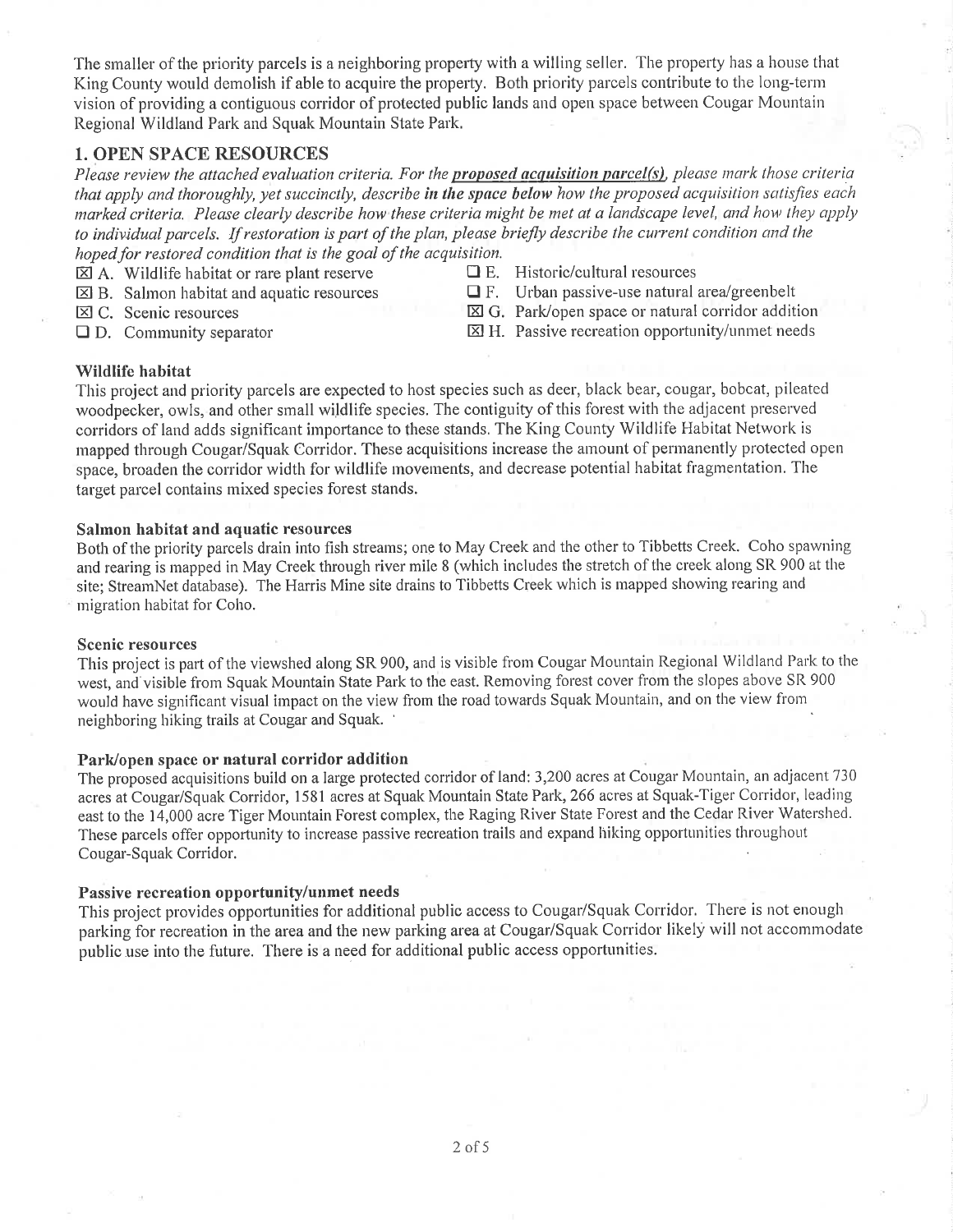# 2. ADDITIONAL FACTORS

For the proposed acquisition parcel(s), please mark all criteria that apply and thoroughly, yet succinctly, describe in the space below how the proposed acquisition satisfies each marked criteria.

- $\Box$  A. Educational/interpretive opportunity
- $\boxtimes$  B. Threat of loss of open space resources
- $\boxtimes$  C. Ownership complexity/willing seller(s)/ownership interest proposed
- $\boxtimes$  C. Ownership complexity/willing seller(s)/ownership interest proposed<br> $\boxtimes$  D. Partnerships Describe any public or private partnerships that will enhance this project
- $\boxtimes$  E. Is the property identified in an adopted park, open space, comprehensive, or community plan?
- EI F. Transferable Development Credits (TDC) participation

### Threat of loss of open space resources

The priority and in-scope parcels are adjacent to the Cougar/Squak Corridor parking area and lower area proposed for recreation. If they are developed in a manner that is not congruent with park uses, there could be problems with land use and public use conflicts. The Harris Mine property is already contributing a significant amount of natural resource and aquatic impact. If the site continues to be used for mining, there will continue to be detrimental impacts to Tibbetts Creek.

#### Ownership complexity/willing seller(s)/ownership interest proposed

Both landowners of the priority parcels are willing to sell. The previous owner of the Harris Mine property is working to resolve previous code violations and clean up the property prior to a King County acquisition.

#### Partnerships

King County is supported by many partners on this project and it would be a significant win for them all. Various local, state and federal agencies with public land management responsibilities along the I-90 corridor have formed a partnership known as the "Issaquah Alps" and Upper Snoqualmie River Valley Interagency Committee. The Interagency Committee was created to ensure that a consistent management approach is rnaintained for these inter-jurisdictional public lands located from Cougar Mountain to Snoqualmie Pass. Also, critical to the Interagency Committee is the partnerships it has forged with various organizations including the Mountains to Sound Greenway Trust, Issaquah Alps Trails Club, Washington Trails Association, Volunteers for Outdoor Washington, Friends of the Trail, etc. The results of these public and private partnerships have provided the support necessary for critical property acquisitions that have improved wildlife habitat values (terrestrial and aquatic); increased open space recreational opportunities; protection of scenic and visual corridors; and, increased historic/cultural interpretive opportunities along the I-90 corridor. This project proposal is a continuation of efforts by the public agencies and private partnerships.

Is the property identified in an adopted park, open space, comprehensive, or community plan?

Both the Comprehensive Plan and the park Plan contain policies that direct acquisition, planning and stewardship of King County parks. The acquisition of this parcel is consistent with the following policy direction:

- Be a "regional provider of open spaces with a major focus on systems of open space corridors that conserve natural resources and provide recreation, education and interpretive opportunities, fish and wildlife habitat and scenic beauty." (Park Plan Policy G-101)

- Emphasize acquisition and development of sites that provide for multiple benefits (Park Plan Policy CIP-120).

### Transferable Development Credits (TDC) participation

This project is within the current Transferable Development Rights Sending Area. The City of Issaquah and King County have an interlocal agreement for the transfer of development rights.

### 3. STEWARDSHIP AND MAINTENANCE

How will the property be stewarded and maintained? Does the property lend itself to volunteer stewardship opportunities? How will ongoing stewardship and maintenance efforts be funded?

King County Parks' maintenance work would be funded with Parks Levy operating funds. Typical King County maintenance includes regular site inspections to identify and address any issues arising on site in regard to public health and safety, property encroachments, natural resource damage, infrastructure damage, trail condition, etc.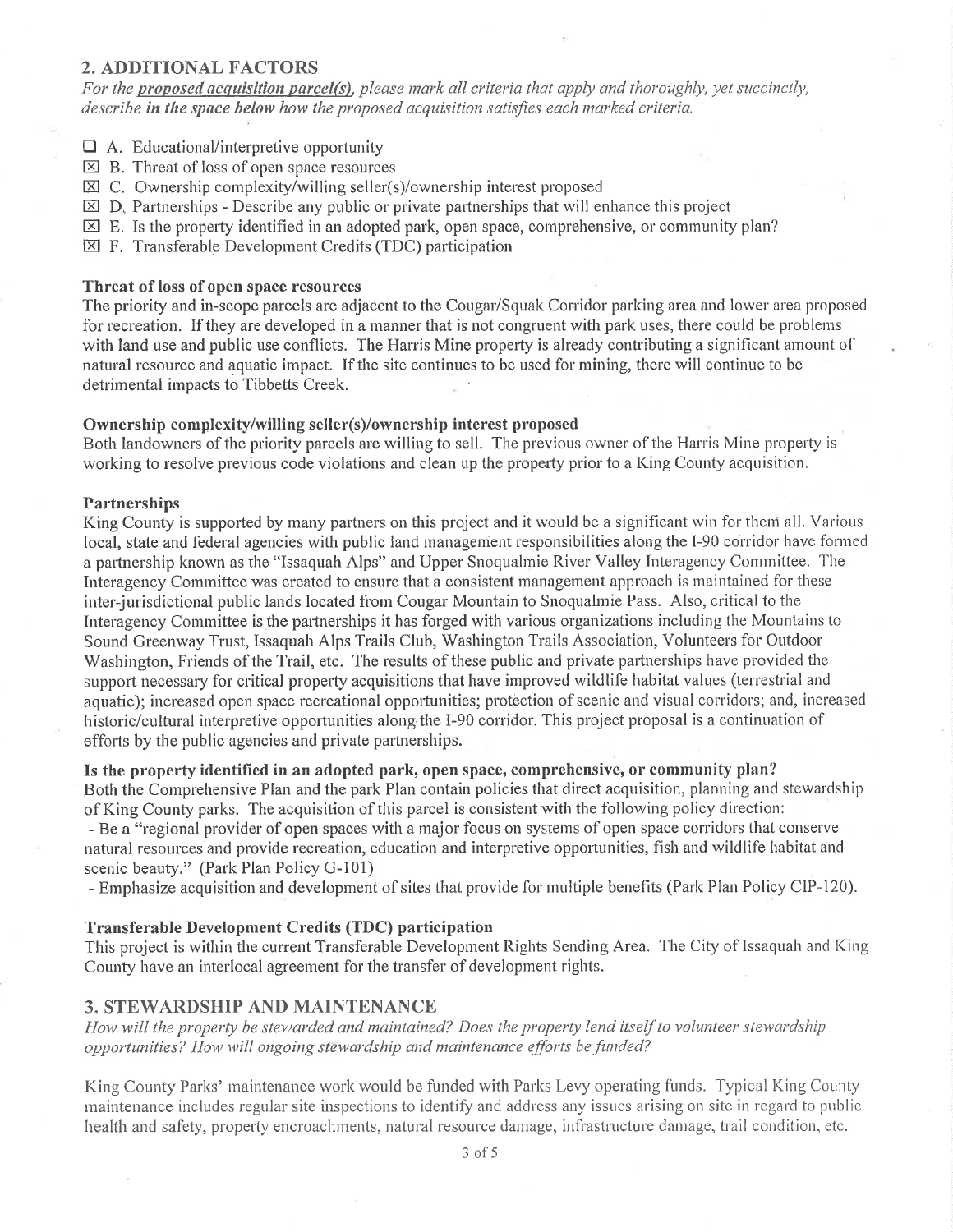Depending on opportunity and site plans, there may be capital or operating work on site which is eligible for specific trail or restoration grants, or for recreational amenity development with local stakeholder groups through Parks' Community Grants Program. King County anticipates partnership with local stakeholder groups such as Issaquah Alps Trails Club, Washington Trails Association, and/or Mountains to Sound Greenway Trust.

# **4. PROJECT BUDGET**

| 1) TOTAL CFT APPLICATION AMOUNT <sup>a</sup> | CFT: \$593,475 |
|----------------------------------------------|----------------|
| 2) TOTAL PEL APPLICATION AMOUNT <sup>®</sup> | PEL: \$593,475 |

 $\alpha$ <sup>a</sup> Allowable CFT acquisition costs (Ordinance 14714): The disbursement of funds shall be made only for capital project expenditures that include costs of acquiring real property, including interests in real property, and the following costs: the cost of related relocation of eligible occupants, cost of appraisal, cost of appraisal review, costs of title insurance, closing costs, pro rata real estate taxes, recording fees, compensating tax, hazardous waste substances reports, directly related staff costs and related legal and administrative costs, but shall not include the cost of preparing applications for conservation futures funds.

King County projects only, if applicable.

#### **Estimation of property value:**

Briefly note how land values have been estimated (i.e., appraisal, property tax assessment, asking price, letter of value or other means).

This estimate is based on a before and after value determined in an appraisal intended to resolve encroachment issue on one of the priority parcels. That encroachment issue was resolved. Estimated value for the other priority parcel was based on assessed value.

| PROJECT COSTS                                          | ESTIMATED DOLLAR AMOUNT OR RANGE                           |  |
|--------------------------------------------------------|------------------------------------------------------------|--|
| Total property interest value                          | \$1,164,950                                                |  |
| Title and appraisal work                               | \$8,000<br><b>CONTRACT THE MAINTEN DESCRIPTION OF REAL</b> |  |
| Closing, fees, taxes<br>in the series                  | \$4,000                                                    |  |
| Relocation                                             | \$0                                                        |  |
| Hazardous waste reports                                | \$0                                                        |  |
| Directly related staff, administration and legal costs | \$10,000                                                   |  |
| <b>Total Project Costs (CFT and other funds)</b>       | \$1,186,950                                                |  |

| <b>MATCHING FUNDS: Existing Sources</b><br>(CFT can only provide a maximum of 50% of anticipated<br>and a company of the property of the company<br>project costs)                                                                                 | <b>DATE</b><br>(Expended or Committed) | <b>DOLLAR AMOUNT</b><br>(Expended or Committed) |
|----------------------------------------------------------------------------------------------------------------------------------------------------------------------------------------------------------------------------------------------------|----------------------------------------|-------------------------------------------------|
| Parks Levy<br><u>The contract of the contract of the contract of the contract of the contract of the contract of the contract of the contract of the contract of the contract of the contract of the contract of the contract of the contract </u> |                                        | \$593,475                                       |
| <b>Total CFT Funds Previously Received</b><br><b>This Project</b>                                                                                                                                                                                  |                                        | \$0                                             |
| <b>Total Matching Funds and Past CFT Funds</b><br><b>Currently Identified</b>                                                                                                                                                                      |                                        | \$0                                             |
| <b>Unidentified Remaining Match Need</b>                                                                                                                                                                                                           |                                        | \$0                                             |

Unidentified remaining match need: What funds are anticipated and what is the time frame? Please briefly discuss how the unidentified remaining match need above will be met.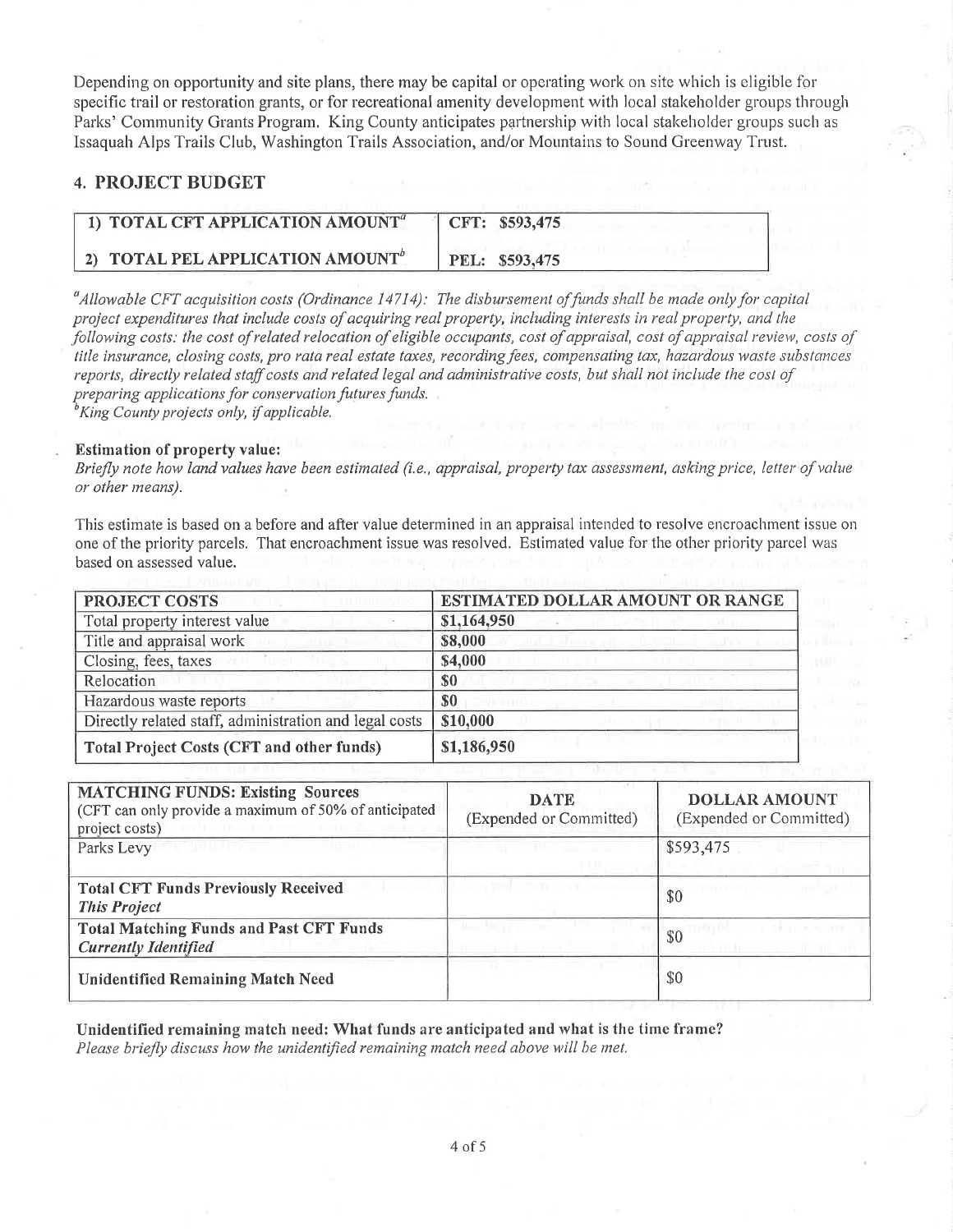# 5. IN\_KIND CONTRIBUTIONS FROM PARTNERSHIPS

| <b>Brief Activity Description</b> | <b>Dollar Value of</b><br>In-kind<br>Contribution | <b>Status</b><br>(Completed or Proposed) | <b>Activity Date Range</b><br>(Completion Date or Proposed<br>Completion Date) |
|-----------------------------------|---------------------------------------------------|------------------------------------------|--------------------------------------------------------------------------------|
|                                   |                                                   |                                          |                                                                                |
|                                   |                                                   |                                          |                                                                                |
|                                   |                                                   |                                          |                                                                                |
| <b>TOTAL</b>                      |                                                   |                                          |                                                                                |

# 6. ATTACHED MAPS (*Two maps are now required: 1) site map and 2) general location map; you* may also include one additional map, aerial photo or site photo)

 $8\frac{1}{2}$  x 11" maps are preferred, but 11 x 17" is acceptable if folded and hole-punched for insertion into a three-ring binder.

#### Site Map that shows the following:

- Each parcel proposed for acquisition in yellow or distinct shading and an indication of any parcel proposed for less than fee simple acquisition, such as a conservation easement;
- . Location of any proposed development to the site such as parking, trails or other facilities;
- . Location ofany proposed site restoration;
- . Existing adjacent public (local, state or federal) parks or open spaces labeled and shown in dark green or distinct shading.

#### Location Map that shows the following:

- . Other permanently protected open spaces (private, non-profit, institutional, etc.) shown in light green or distinct shading;
- . Major water courses such as creeks, rivers, Iakes or wetlands;
- . Major roads, arterial roads or regional trails,
- Map scale: This map should show approximately a ten-mile radius around the proposed acquisition(s).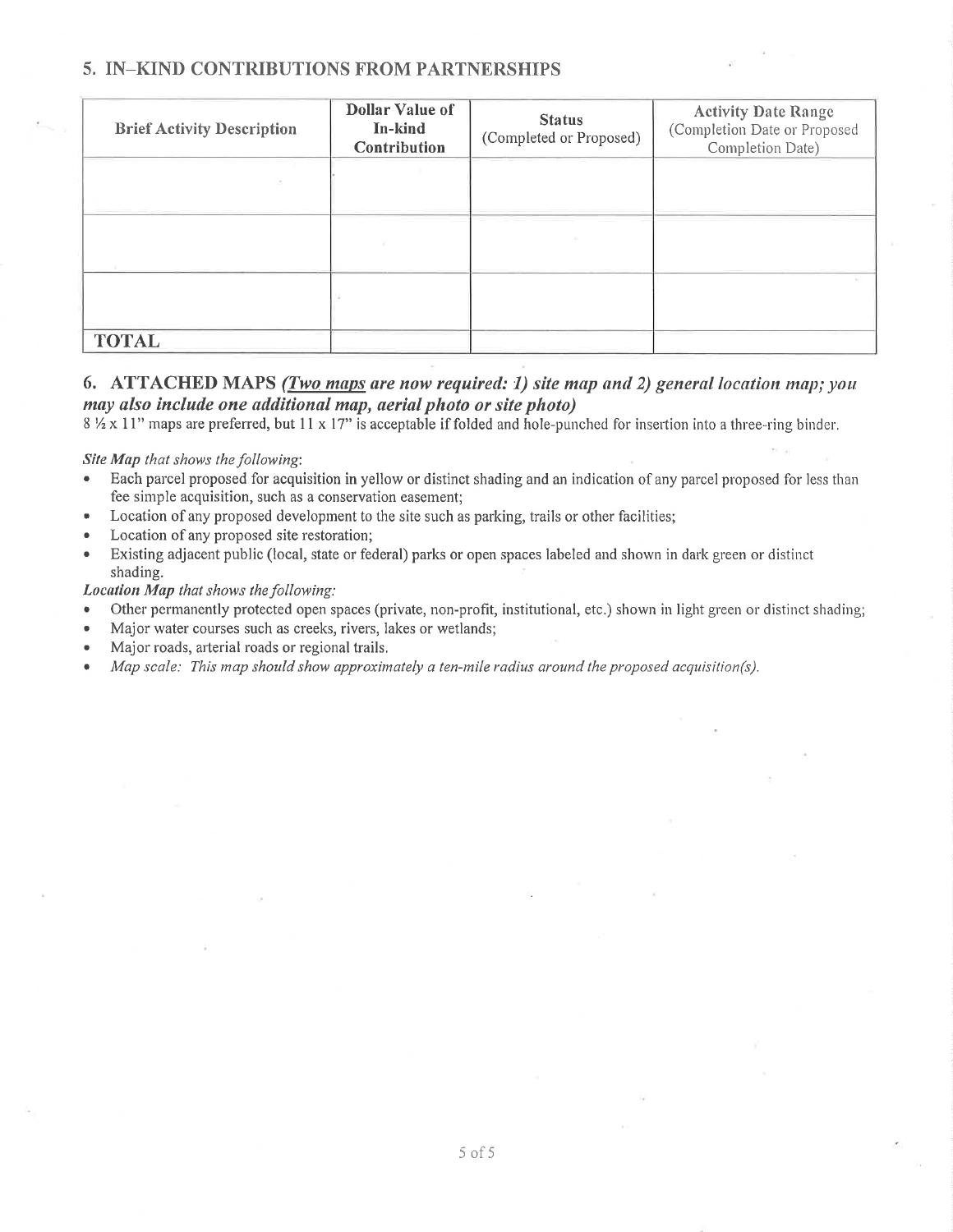